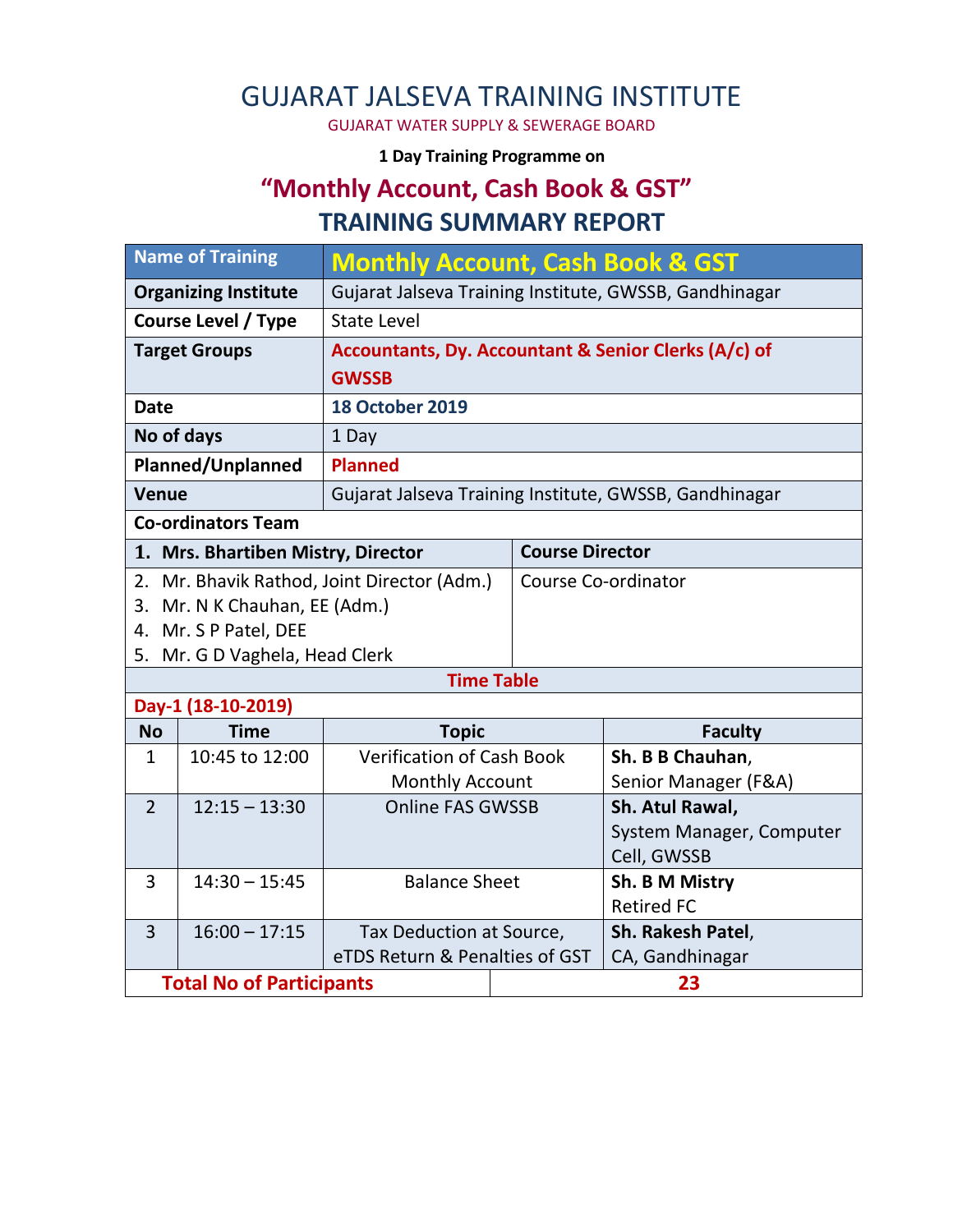### **List of Employees**

| <b>Sr</b><br><b>No</b> | <b>CPF</b><br><b>No</b> | <b>Name of Employee</b>                                                         | <b>Designation</b>            | <b>Office</b>                                     |
|------------------------|-------------------------|---------------------------------------------------------------------------------|-------------------------------|---------------------------------------------------|
| $\mathbf{1}$           | 3078                    | <b>ASHOKKUMAR KANTILAL PARMAR</b>                                               | <b>Divisional. Accountant</b> | EE, P.H. Works Division,                          |
|                        |                         |                                                                                 |                               | <b>Dahod</b>                                      |
| $\overline{2}$         | 2631                    | DINESHBHAI DHULABHAI PATEL                                                      | Sr. Clerk (AC)                | PH Mech. SubDivision,                             |
|                        |                         |                                                                                 |                               | Shahera                                           |
| 3                      | 3114                    | Sr. Clerk / Store keeper<br>FAKIRMAMAD SALEMAMAD SAMA                           |                               | SE, P. H. Circle, Bhuj                            |
| 4                      | 7101                    | HIRJIBHAI DEVJIBHAI<br>MAHESHWARI                                               | Sr. Clerk / Store keeper      | SE, P. H. Circle, Anjar                           |
| 5                      |                         | <b>HITESH HARJIVANDASH DANGI</b>                                                | <b>Divisional. Accountant</b> | P. H. Mech. Store<br><b>Division, Gandhinagar</b> |
| 6                      | 1825                    | <b>JASPALSINH TAKHATSINH DABHI</b>                                              | <b>Divisional. Accountant</b> | <b>Director (GJTI)</b>                            |
| $\overline{7}$         |                         | <b>JIGNESH RAJANDRAKUMAR</b><br><b>Divisional. Accountant</b><br><b>PANCHAL</b> |                               | <b>HO Office Gandhinagar</b>                      |
| 8                      | 2511                    | KALPESH KANTILAL TRIVEDI                                                        | Sr. Clerk (AC)                | EE, P.H. Works Division,<br>Limbdi                |
| 9                      | 1002                    | <b>MAHESHKUMAR TRIBHOVANDAS</b><br><b>RAMI</b>                                  | <b>Divisional. Accountant</b> | EE, P.H. Works Division,<br><b>Mahesana</b>       |
| 10                     | 4375                    | NAILESHKUMAR CHAMPAKLAL                                                         | Sr. Clerk (AC)                | SE, P.H.Circle,                                   |
|                        |                         | <b>SHAH</b>                                                                     |                               | Himatnagar                                        |
| 11                     | 4021                    | NARENDR DHULAJIBHAI NINAMA                                                      | Sr. Clerk (AC)                | <b>HO Office Gandhinagar</b>                      |
| 12                     |                         | <b>NARESHKUMAR JIVRAMBHAI</b><br><b>CHAUHAN</b>                                 | <b>Divisional. Accountant</b> | EE, P.H. Works Division,<br>Palanpur              |
| 13                     | 5598                    | PARESHKUMAR MOHANLAL PATEL                                                      | Sr. Clerk / Store keeper      | EE, P.H. Works Division,                          |
|                        |                         |                                                                                 |                               | Navsari                                           |
| 14                     | 1777                    | RAHEMTULLA JUSAB SUMRA                                                          | Sr. Clerk / Store keeper      | DEE, PHS Subdivision,                             |
| 15                     | 3727                    | RAJENDRABHAI GUNVANTBHAI                                                        | <b>Divisional. Accountant</b> | Mandvi-Kutch<br>EE, P.H. Works Division,          |
|                        |                         | <b>VASAVA</b>                                                                   |                               | Chhotaudepur                                      |
| 16                     | 3689                    | RAMESH SALEBHAI KOLI                                                            | Sr. Clerk / Store keeper      | EE, P.H. Works Division,                          |
|                        |                         |                                                                                 |                               | Bhachau                                           |
| 17                     | 4065                    | SANJAYSINH KALUSINH RATHOD                                                      | Sr. Clerk (AC)                | HO Office Gandhinagar                             |
| 18                     | 1487                    | <b>SURENDRASINH MANUSINH</b><br><b>JADEJA</b>                                   | <b>Divisional. Accountant</b> | P. H. Mech. Division,<br><b>Modasa</b>            |
| 19                     | 2128                    | TARLA PURSHOTAM BUDHABHATTI                                                     | Sr. Clerk / Store keeper      | EE, P.H. Works Division,                          |
|                        |                         |                                                                                 |                               | Nakhtrana                                         |
| 20                     |                         | <b>TEJAL MAHESHBHAI BHATT</b>                                                   | <b>Divisional. Accountant</b> | <b>HO Office Gandhinagar</b>                      |
| 21                     | 6538                    | UPENDRAKUMAR SURESHBHAI                                                         | Sr. Clerk / Store keeper      | EE, P.H. Works Division,                          |
|                        |                         | VASAVA                                                                          |                               | Rajpipala                                         |
| 22                     | 8258                    | VIMALKUMAR KANTILAL RANA                                                        | Jr Clerk                      | EE, P.H. Works Division,                          |
| 23                     |                         | VISHAL DEVENDRAPRASAD                                                           | Sr. Clerk (AC)                | Godhara<br>EE, P.H. Works Division,               |
|                        |                         | KHAMBHOLJA                                                                      |                               | Ahmedabad                                         |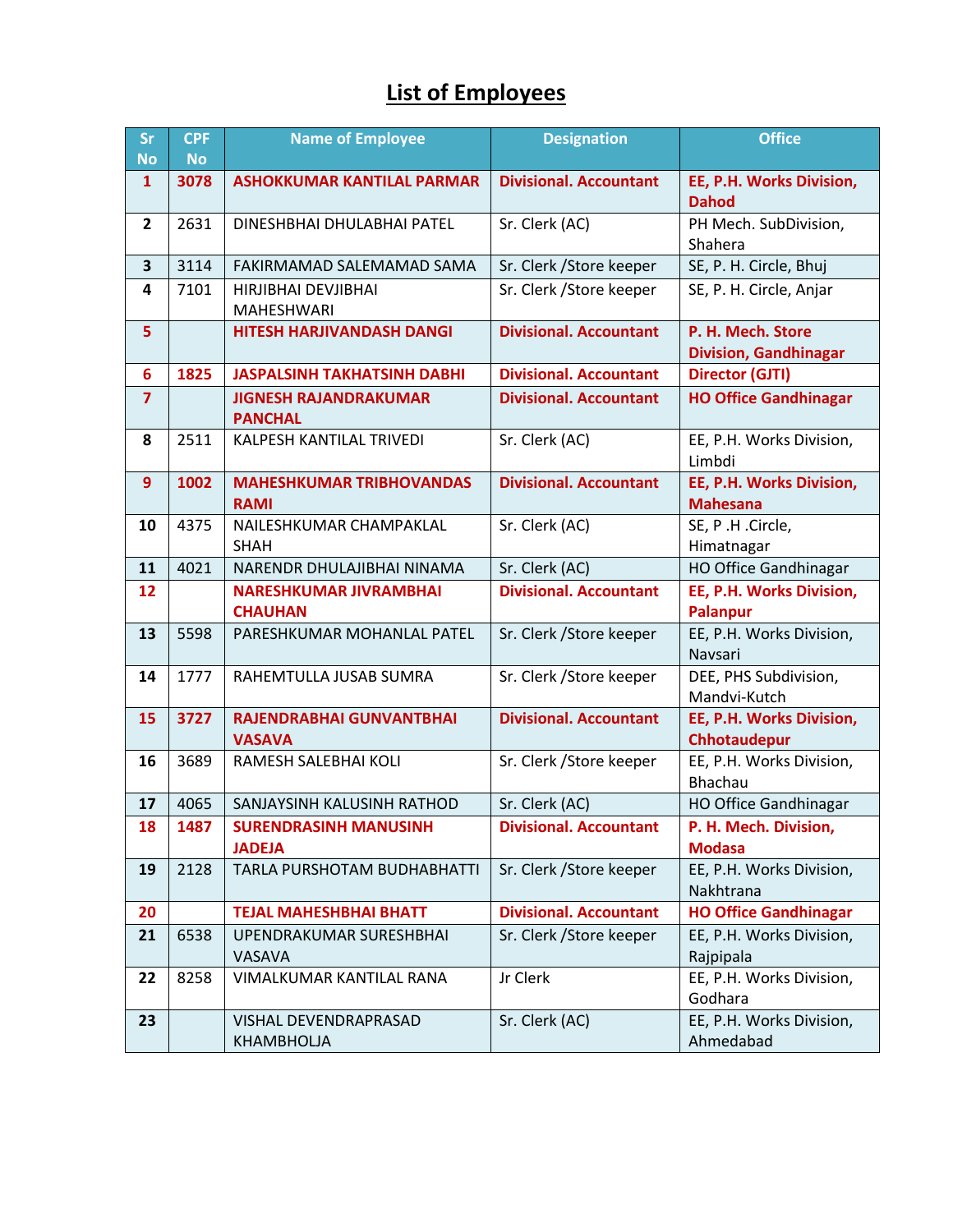#### **Photo Gallery**

1. **Sh. B B Chauhan,** Senior Manager (F&A) GWSSB addressing the trainees



2. **Sh. Atul Rawal,** System Manager, Computer Cell, GWSSB addressing the trainees